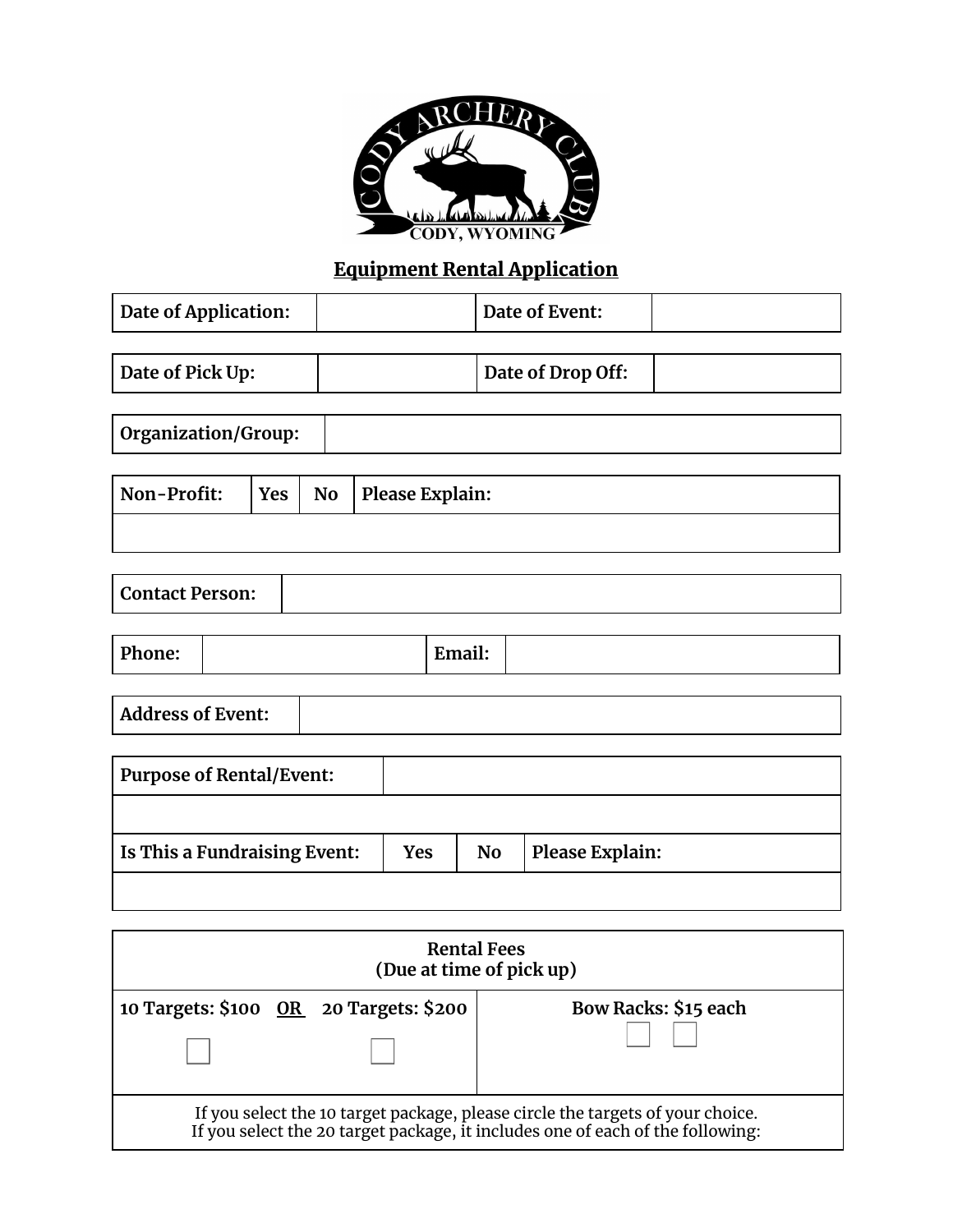| <b>Fighting Buck</b>                                                                                   | Spike Deer         | Antelope              | Bedded Elk                  |  |
|--------------------------------------------------------------------------------------------------------|--------------------|-----------------------|-----------------------------|--|
| Javelina                                                                                               | Grizzly            | Catalina Goat         | <b>Standing Stone Sheep</b> |  |
| <b>Alert Turkey</b>                                                                                    | <b>Baboon</b>      | Badger                | Covote                      |  |
| Red Fox                                                                                                | White Howling Wolf | Jackalope             | Raccoon                     |  |
| Spraying Skunk                                                                                         | Green Frog         | Red Poison Arrow Frog | <b>Bobcat</b>               |  |
| Additional Targets: \$10/target<br>(Please note below which additional targets are requested, if any.) |                    |                       |                             |  |
|                                                                                                        |                    |                       |                             |  |

#### **Terms of Agreement**

↠**The RENTER shall not use these rental items for a fundraising event. If RENTER uses rental items for a fundraising event, RENTER will be subject to a \$500 fine due to the OWNER.**

↠**The RENTER understands the rental items shall be limited to use by groups no larger than 30 individuals.**

↠**The RENTER understands that the RENTER shall keep and maintain the rental equipment in a good state of repair, normal wear and tear excepted.**

↠**The RENTER shall pay the OWNER full compensation for replacement and/or repair of any equipment which is not returned because it is lost or stolen or any equipment which is damaged and in need of repair to put into the same condition it was in at the time of rental, normal wear and tear excepted.**

↠**The RENTER shall not use the equipment anywhere other than the address of the event location shown herein as the place of use of equipment without prior written approval of the OWNER. The RENTER shall inform the OWNER upon demand of the exact location of the equipment while it is in the RENTER's possession.**

↠**Rental fee due at the time of PICK UP.**

↠**OWNER is known as:**

#### **Cody Archery Club PO Box 3095 Cody, WY 82414**

| <b>Signature of Renter:</b> |
|-----------------------------|
|-----------------------------|

**Please submit all applications 2 weeks prior to event either by mail to the address listed above or email: [codywyarcheryclub@gmail.com](mailto:codywyarcheryclub@gmail.com)**

**Applications received within 2 weeks of event may not be considered. Applications will be considered on a first come first serve basis. Pick up and drop off dates may vary due to CAC Board Member availability.**